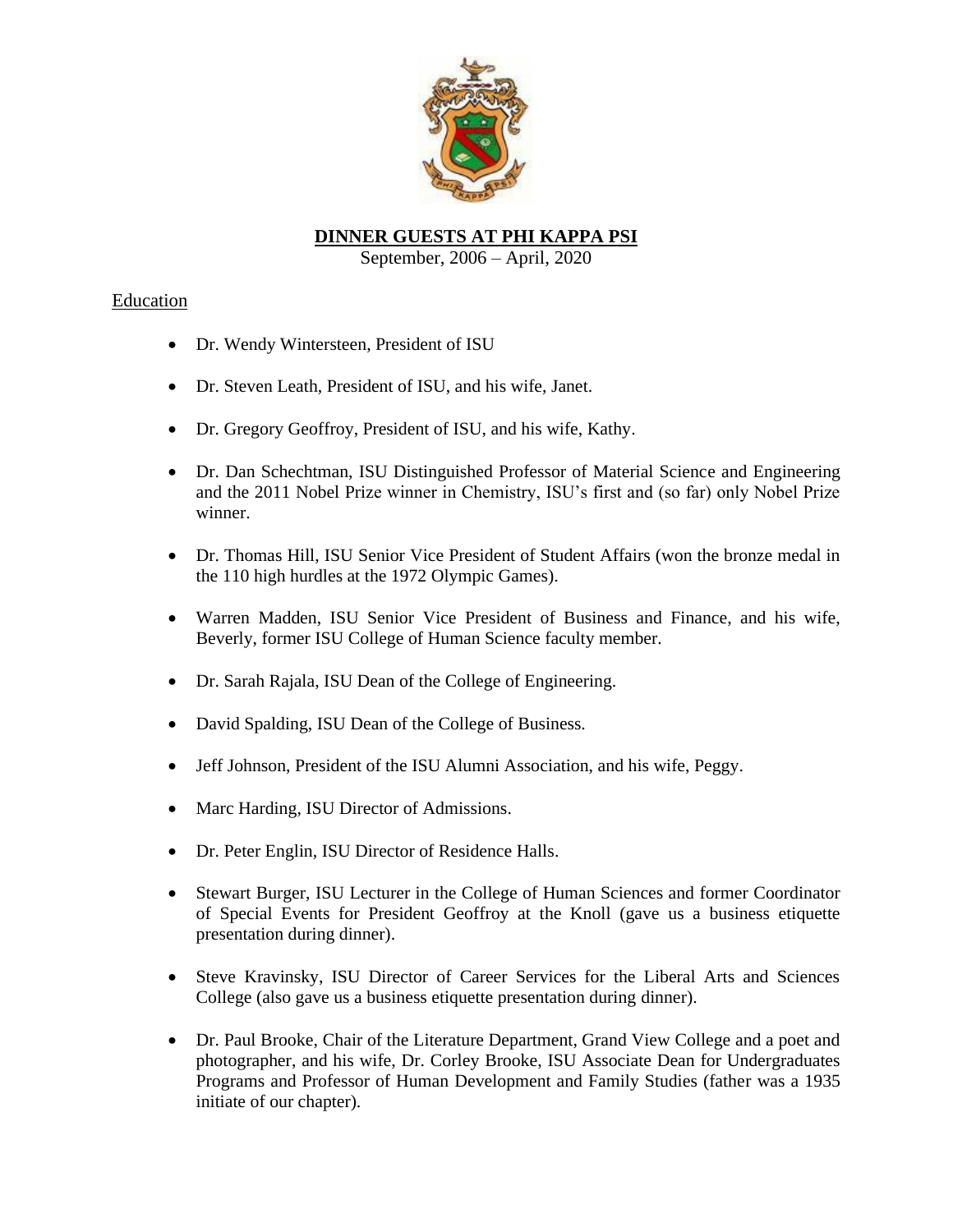- Dr. Michael Golemo, ISU Chair of the Department of Music and Director of Bands, and his wife, Mary Beth, Program Coordinator for Fredericksen Court Residence Halls.
- Steve Saterlee, ISU Entertainment Programs Coordinator (and House Director for Theta Chi Fraternity).
- Dr. Gene Deisinger, ISU's Director of Public Safety, and his wife, Maureen, ISU's Director of the Study Abroad program.
- Lynn Seiler, ISU Associate Director of Facilities Planning and Management (and a 1966 initiate of our chapter).
- Dr. Eric Hoiberg, retired ISU Sociology Professor, Associate Dean of Agriculture, and Interim Associate Provost (and a Phi Psi from the University of Nebraska), and his wife, Karen. The Hoibergs' son, Fred Hoiberg, is the ISU Men's Basketball Coach.
- Dr. Neil Harl, retired ISU Distinguished Professor in Agriculture (and father of Brent Harl, a 1975 initiate of our chapter).
- Dr. Craig Anderson, ISU Distinguished Professor in Psychology, former Chair of the Department, and nationally known expert on the effect of video games on violence (and a Phi Psi from Butler University who serves as the chapter's university advisor).
- Dr. George McJimsey, retired ISU History Professor and author.
- Simon Estes, ISU Adjunct Professor of Music and internationally acclaimed opera singer.
- Dr. Richard Horton, a retired ISU Electrical Engineering Professor and long-time advisor to Theta Delta Chi Fraternity, and his wife, Sandy, a long-time advisor for Delta Zeta Sorority. The Hortons received ISU's first National Service Award and were selected as Cy's Favorite Alums.
- Dr. John Monroe, ISU History Professor (father is a Phi Psi from Cornell University, Ithaca, NY)
- Jamie Pollard, ISU Athletic Director.
- Gene Chizek, ISU Football Coach, and his wife, Jona.
- Greg McDermott, ISU Men's Basketball Coach, and his wife, Theresa.
- Bill Fennelly, ISU Women's Basketball Coach.
- Jay Horton, ISU Golf Coach.
- Dr. Al Murdoch, ISU's Hockey Coach (and the nation's winningest college hockey coach), and his wife, Jane.
- Armando Espinosa, ISU Women's Tennis Coach and several team members.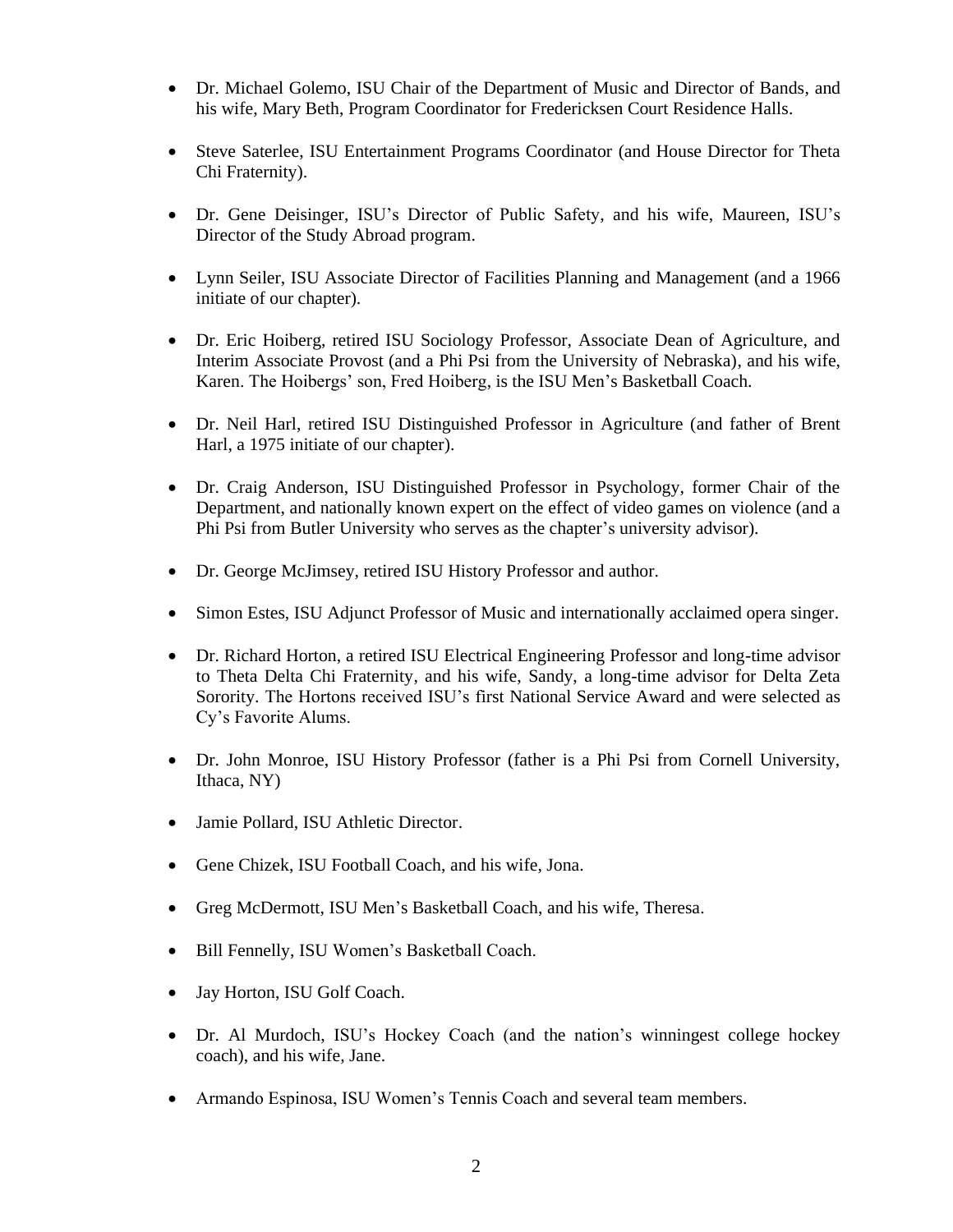- Andrea Grove-McDonough, ISU Women's Cross Country Coach and several team members.
- ISU Women's Volleyball team.
- ISU Women's Golf team.
- ISU Women's Basketball team.
- Kevin Jackson, ISU Wrestling Coach, and his wife, Robin, a psychiatric nurse.
- Paul Rhoads, ISU Football Coach
- Ed Gagnier, legendary former ISU Men's Gymnastics Coach, and his wife, Carolyn (grandparents to Eric and Kyle Lathrop, initiates of our chapter).
- ISU Women's Soccer team.
- Doron Tamara, ISU Assistant Director of Marketing for Iowa State Athletics.
- Carole Custer, ISU Director of Marketing.
- The ISU Women's Gymnastics Team.
- ISU Women's Swimming & Diving Team.
- Dr. Johannes Van Leeuwen, ISU Professor of Civil, Construction, and Environmental Engineering, and his wife, Marina.
- Dr. Barbara Mack, ISU Associate Professor in the Greenlee School of Journalism and Mass Communications, who was named Outstanding Professor of the Year by the Greek Community.
- Dr. Elizabeth Hoffman, ISU Executive VP and Provost, and her husband, Dr. Brian Binger, author of college economic textbooks.
- Rob Denson, President of Des Moines Area Community College, and his wife, Pat.
- Dr. Bill Woodman, ISU professor of Sociology.
- Dr. Dione Somerville, ISU Dean of Students.
- Dr. Doug Kenealy, ISU Professor of Animal Science, and his wife, Carole.
- Dr. Bob Bosselman, ISU Professor and Chair of the Department of Apparel, Educational Studies, and Hospitality Management, and his wife, Paula.
- Dr. David Acker, ISU Associate Dean of Academic and Global programs, Professor of Agricultural Education and Studies.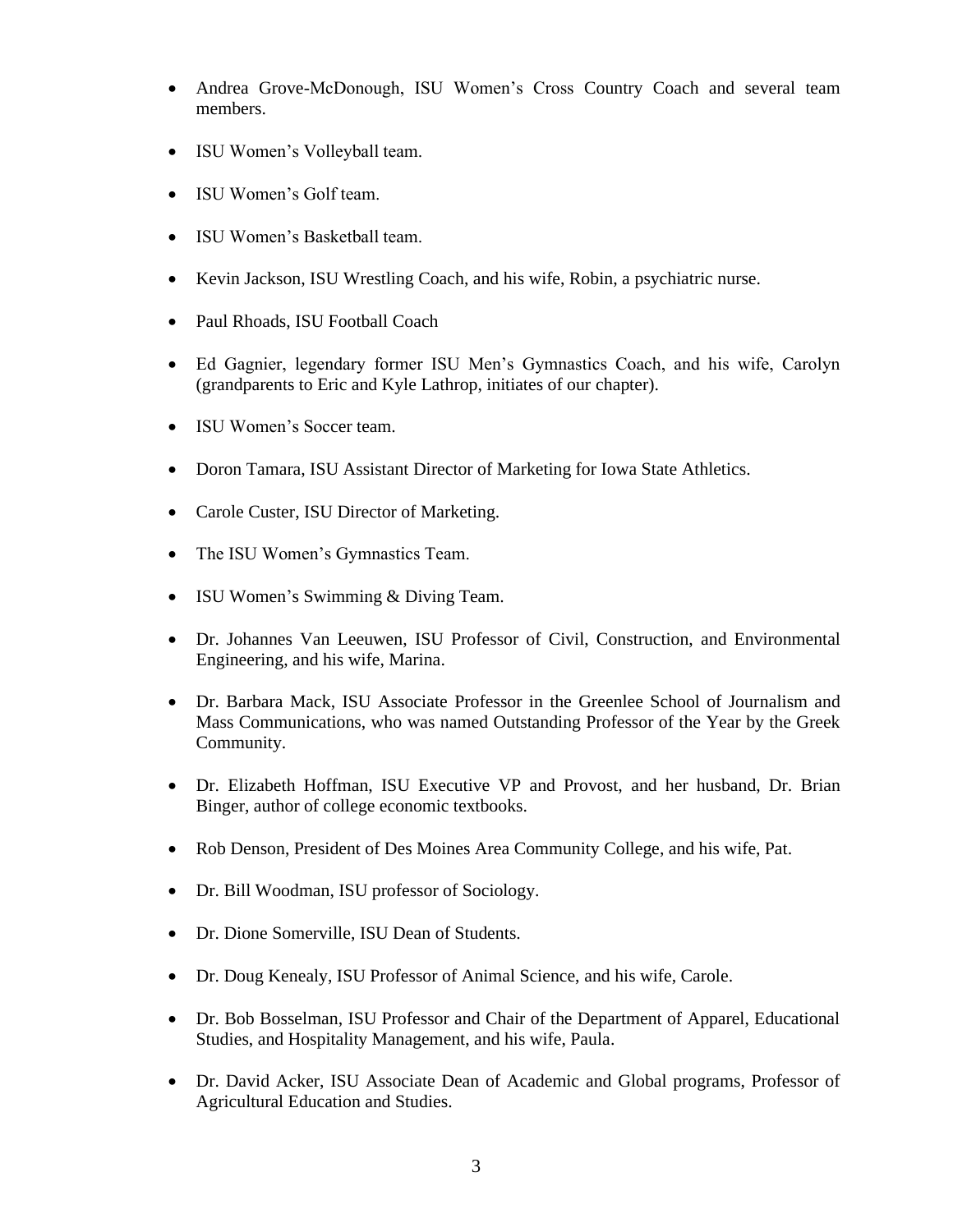- Dr. Frank Schabel, ISU Assistant Professor and Coordinator of Health Studies in the Department of Kinesiology (and a Phi Psi from the State University of New York at Buffalo), and his wife, Liz, who taught freshman honors English for several years.
- Dr. Gail Nonnecke, ISU Professor of Horticulture.
- Dr. Dorothy Masinde, Assistant Director for the Ugandan field operations of an Iowa State program called Sustainable Livelihoods.
- Jenn Plagman-Galvin, ISU Director of Greek Affairs.
- Billy Boulden, ISU Director of Greek Affairs.
- Dr. Chad Gasta, ISU Associate Professor in the Department of World Languages and Cultures and Director of the International Studies Program.
- Merry Rankin, Program Manager for ISU's Office of Sustainability.
- Dr. Timothy Borich, ISU Associate Dean, Department of Community and Regional Planning.
- Dr. Gary Wells, ISU Distinguished Professor of Psychology.
- Dr. Dawn Sweet, ISU lecturer in Communication Studies.
- Gary Hoover and his wife, Donna, who together funded the first endowed chair in the Mechanical Engineering Department, and for whom Hoover Hall, built in 2003 and home to the Department of Material Sciences and Engineering, is named.
- Dr. Jill Pruetz, ISU Associate Professor of Anthropology.
- Dr. Steven Rodermel, ISU Professor of Genetics.
- Ed Banach, Program Assistant in the ISU Athletics Department (and a former All-American, NCAA National Champion, and Olympic Gold Medalist in wrestling).
- Travis Ballstadt, Media Production Specialist, ISU College of Engineering.
- Dr. Jonathan Wickert, ISU's Dean of the College of Engineering.
- Dr. Larry Ebbers, ISU University Professor in Educational Leadership and Policy Studies.
- Jim Patton, retired teacher, banker, and ISU Extension Director, and his wife, Diane, past Iowa President of the American Association of University Women, past member ISU Foundation Board of Governors).
- Steve Good, Director of Communications for Phi Delta Theta National Office, and his wife, Tillie Bell Good, ISU Alumni Association's Assistant Director for Clubs.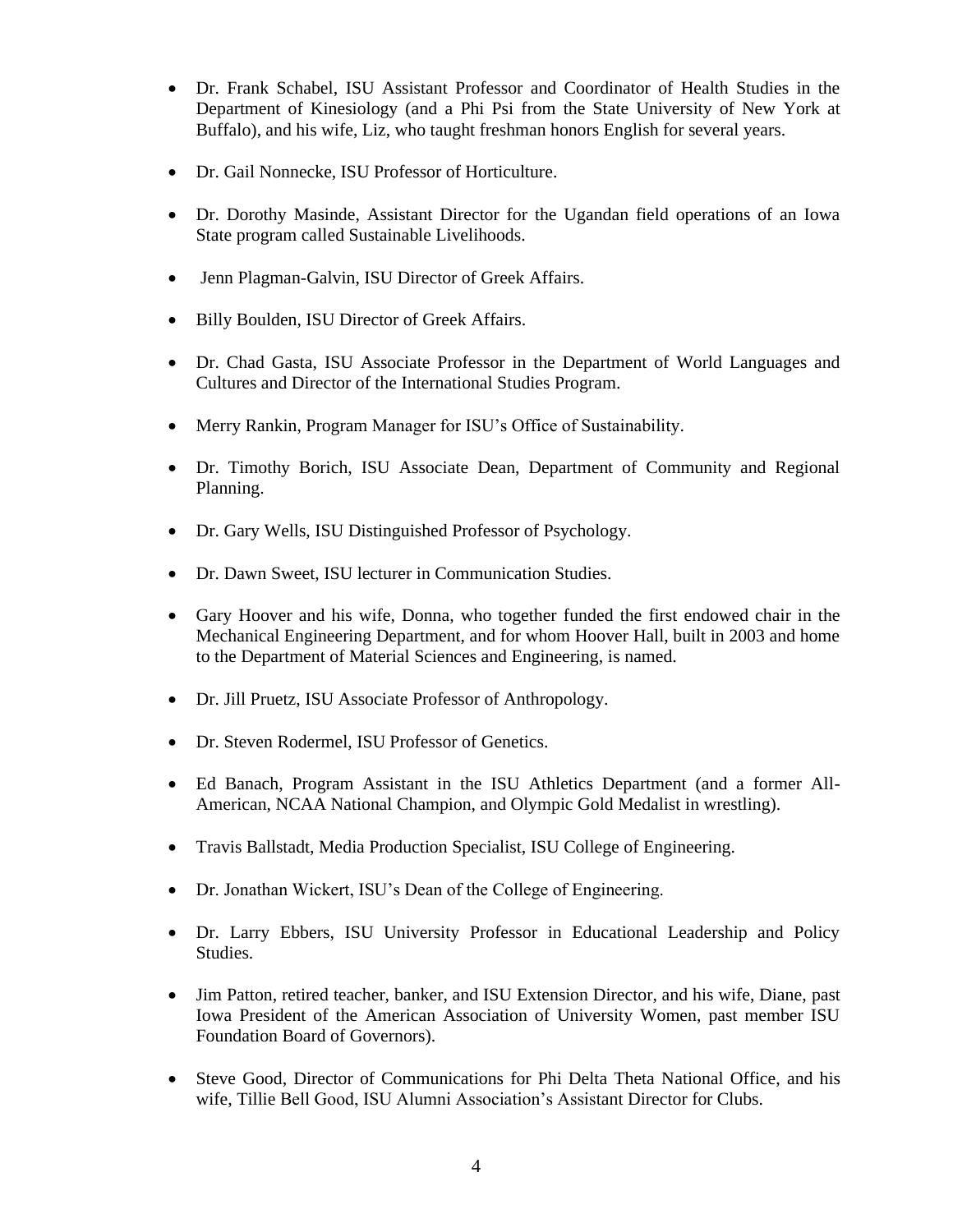- Dr. Peter Orazem, ISU Professor of Economics and Ames City Councilman.
- Dr. Wendy Wintersteen, ISU Dean of the College of Agriculture and Life Sciences, and her husband, Robert Waggoner.
- Dr. Kelly Shaw, ISU lecturer in the Department of Political Science.
- Steve Carter, Director of the ISU Research Park and the ISU Pappajohn Center for Entrepreneurship.
- Dr. Douglas Gentile, ISU Professor of Psychology, and his family.
- Dr. Pamela Anthony, ISU Dean of Students.
- Michael Giles, ISU Director of Recreation Services.
- Richard Reynolds, Director of the Memorial Union.
- Laura Doering, ISU's Registrar.
- Susan Rhoades, Director of the ISU Hixon-Leed Academic Success Center.
- Michale Hansen, Graduate Assistant in the ISU Writing Center.
- Miles Lackey, Associate Vice President/Chief of Staff in the ISU President's Office.
- Abby Hahn, graduate student who works with academic intervention and coaching in the Student Success Office.
- Lt. Col. Richard Smith, ISU Professor and Chair, Department of Military Science and Tactics.
- Clayton Anderson, ISU Senior Lecturer in the Department of Aerospace Engineering and a former NASA astronaut.
- Sophia Magill, ISU Director of Federal Relations, and her husband, John Tillo, an Ames attorney.
- Brendan Dunphy, ISU Research Associate in the Department of Entomology and wellknown local actor and producer of eclectic plays.
- Stephanie Salasek, ISU Senior Associate Director of Admissions.
- Kipp J. Van Dyke, ISU Assistant Dean of Students and Director for Student Assistance and Outreach.
- Angela Ossian, ISU Director of Marketing for the Iowa State Center.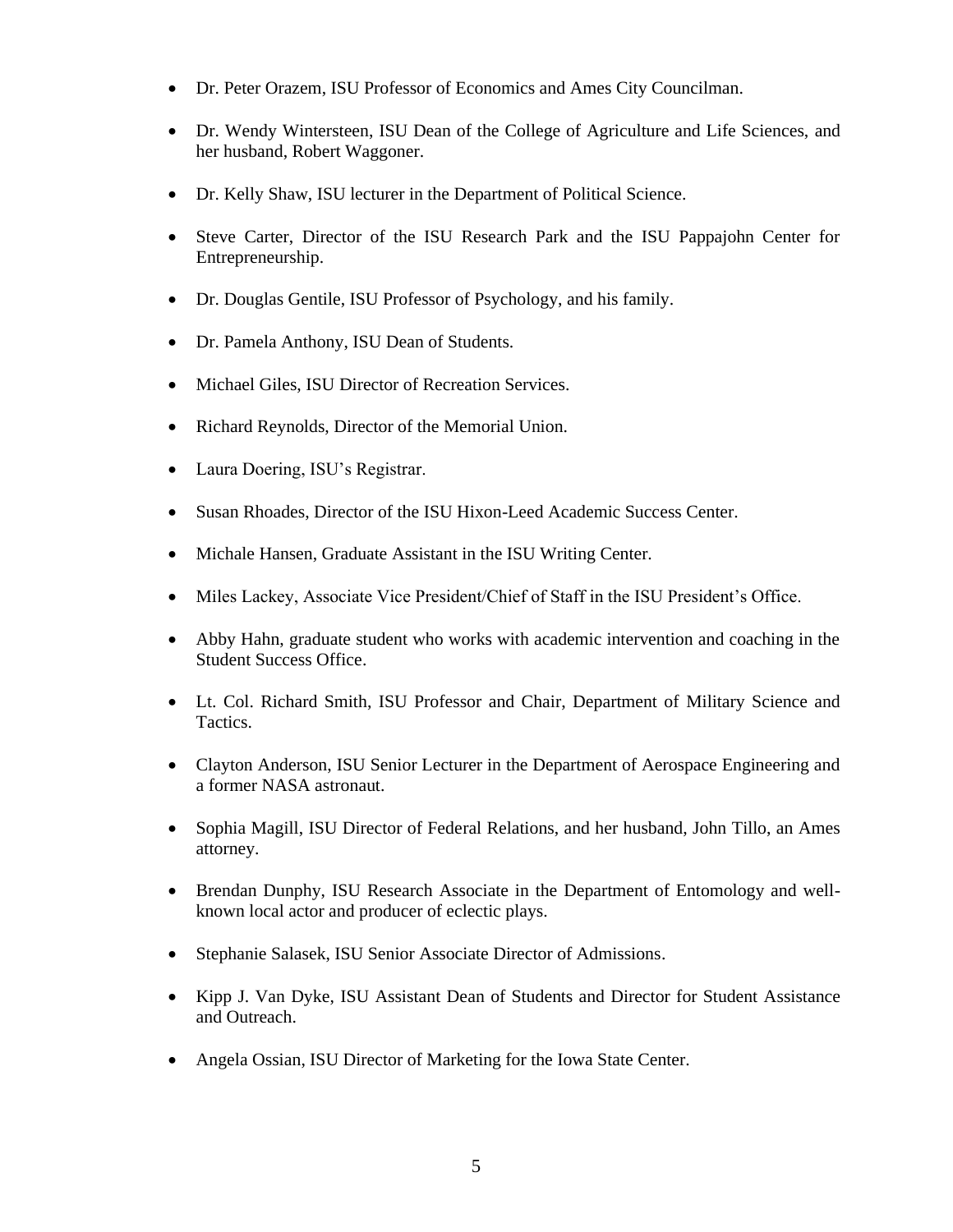- Nic Payne, an ISU master's degree student in mathematics (and a 2011 initiate of our chapter) and his wife, Kassia, an ISU architecture graduate.
- Hillary Isebrands Gerdes, graduate assistant in Civil Engineering (and daughter of Jud Isebrands, a 1962 initiate of our chapter).
- Debra Sanborn, Program Director for the ISU Hixson Opportunity Awards and the National Student Exchange.
- Steve Prater, an architect with ISU, and his wife, Dottie, an art teacher and artist.
- Dr. Martino Harmon, ISU Vice President for Student Affairs.
- Chelsey Knoespel, ISU Program Coordinator for Coaching & Outreach at the Academic Success Center, and her husband, Evan Knoespel, ISU Residence Hall Coordinator.
- Jonathan Fox, ISU Director of the Financial Counseling Center.
- Josh Carper, ISU Director of Operations for the Women's Basketball Team, and his wife, Kelsie Bolte, an Ames realtor and former star on the Women's Basketball Team.
- Ed Lyon, ISU Director of Reiman Gardens.
- Judi Eyles, ISU Director of the Small Business Development Center, and her daughter, Amy, an ISU Dance Marathon Miracle Child.
- Dr. David Baldwin, Director of the Midwest Forensic Resource Center and chemist at the Ames Laboratory.
- Lisa Lorenzen, Executive Director for the ISU Research Foundation and Director of the office of Intellectual Property and Technology Transfer, and her husband, Scott Dahl, Director of Member Services for the ISU Alumni Association.
- Elizabeth Gilmore, ISU Assistant Director of Greek Affairs.
- Erin Baldwin, ISU Director of Student Health.
- Sara Kellogg, ISU Assistant Dean of Students and Director of the Office of Student Conduct.
- Lawrence Cunningham, Publisher and General Manager of the Iowa State Daily.
- Michael Bootsma, ISU Senior Accounting Lecturer who has been voted best professor on campus.
- Mark Rowe-Barth, ISU Director of Student Wellness.
- Michael Newton, ISU Chief of Police.
- Catherine Swoboda, former employee of the World Food Prize and an Instructor at ISU.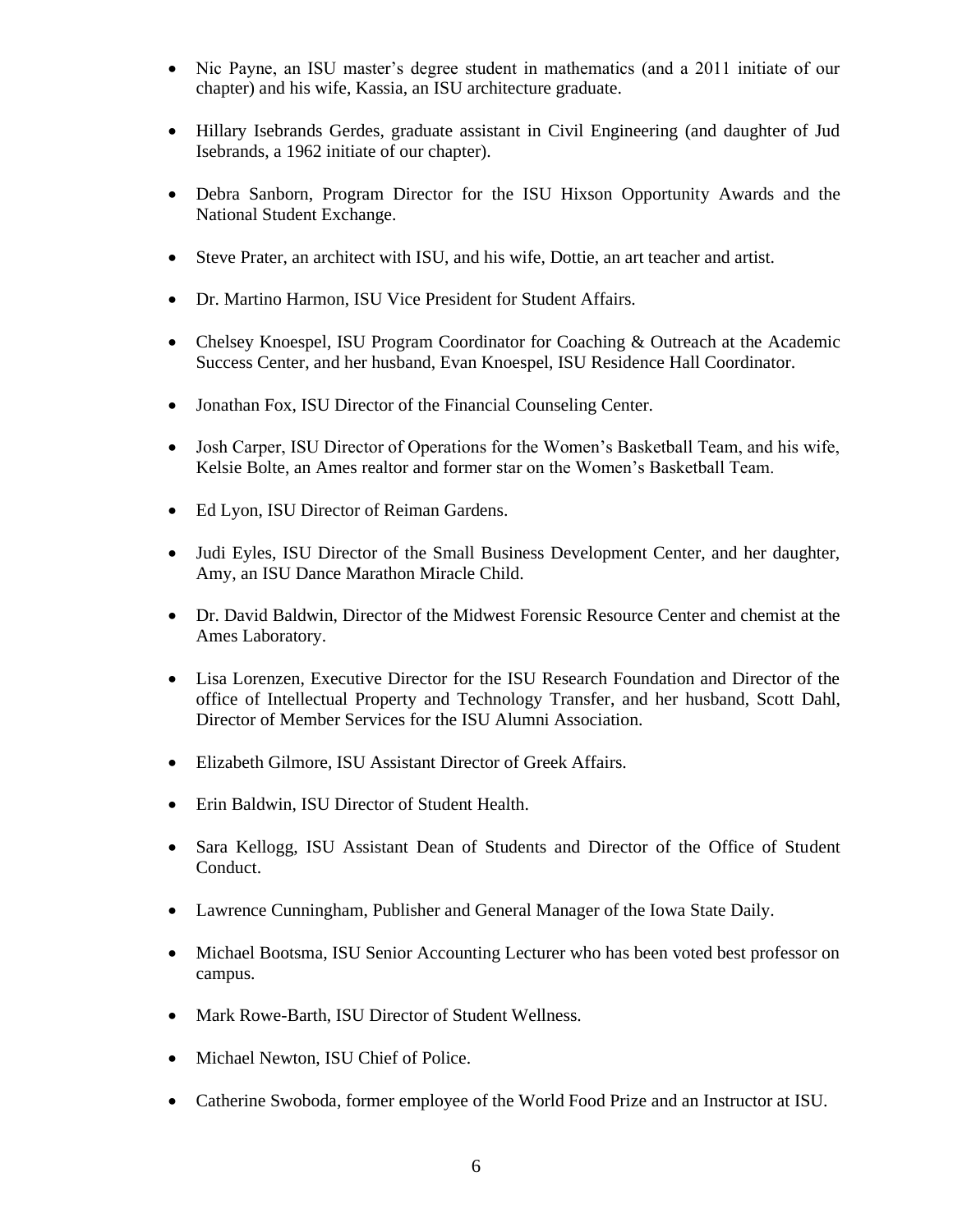- Dr. Samantha N.N. Cross, ISU Associate Professor of Marketing.
- Kellie Mullaney, ISU Engineering career services.
- Stephen B. Gilbert, ISU Lecturer in Industrial and Manufacturing Systems Engineering, and his son, Simon.
- Sydni Harmon, ISU Office of Sorority and Fraternity Engagement.
- Dirk Deam, ISU Senior Lecturer in Political Science.
- Vernon Hurte, ISU Dean of Students.
- Alissa Stoehr, ISU Assistant Teaching Professor in Sociology.
- Kinsey Phillips, Mental Health Advocate for the ISU Police Department and her therapy dog sidekick, Zosia.
- John Burnett, a Student Services Specialist for the Department of Natural Resource Ecology and Management.
- Tammie Melton and Presley Eldien, Outreach and Managerial Producers, respectively, with the ISU Fashion Show.

#### Government

- Ann Campbell, Mayor of Ames.
- John Haila, Mayor of Ames, and his wife, Mary.
- The Honorable Mark Cady, Chief Justice of the Iowa Supreme Court.
- Dave Tjepkes, a Representative in the Iowa Legislature and a former State Trooper, and his wife, Judy.
- Tom Huisman, the Chief Information Officer for the Iowa Department of Human Services (and a 1974 initiate of our chapter), and his wife, Julie, Director of Human Resources for the City of Ames.
- Jami Larson, Ames City Councilman and owner of various local businesses, and his wife, Teresa, a former newscaster and librarian.
- Dr. George Maurer, Jr., Executive Director for the Iowa Board of Educational Examiners (and a 1965 initiate of our chapter).
- Brett Tjepkes, Iowa Highway Patrolman.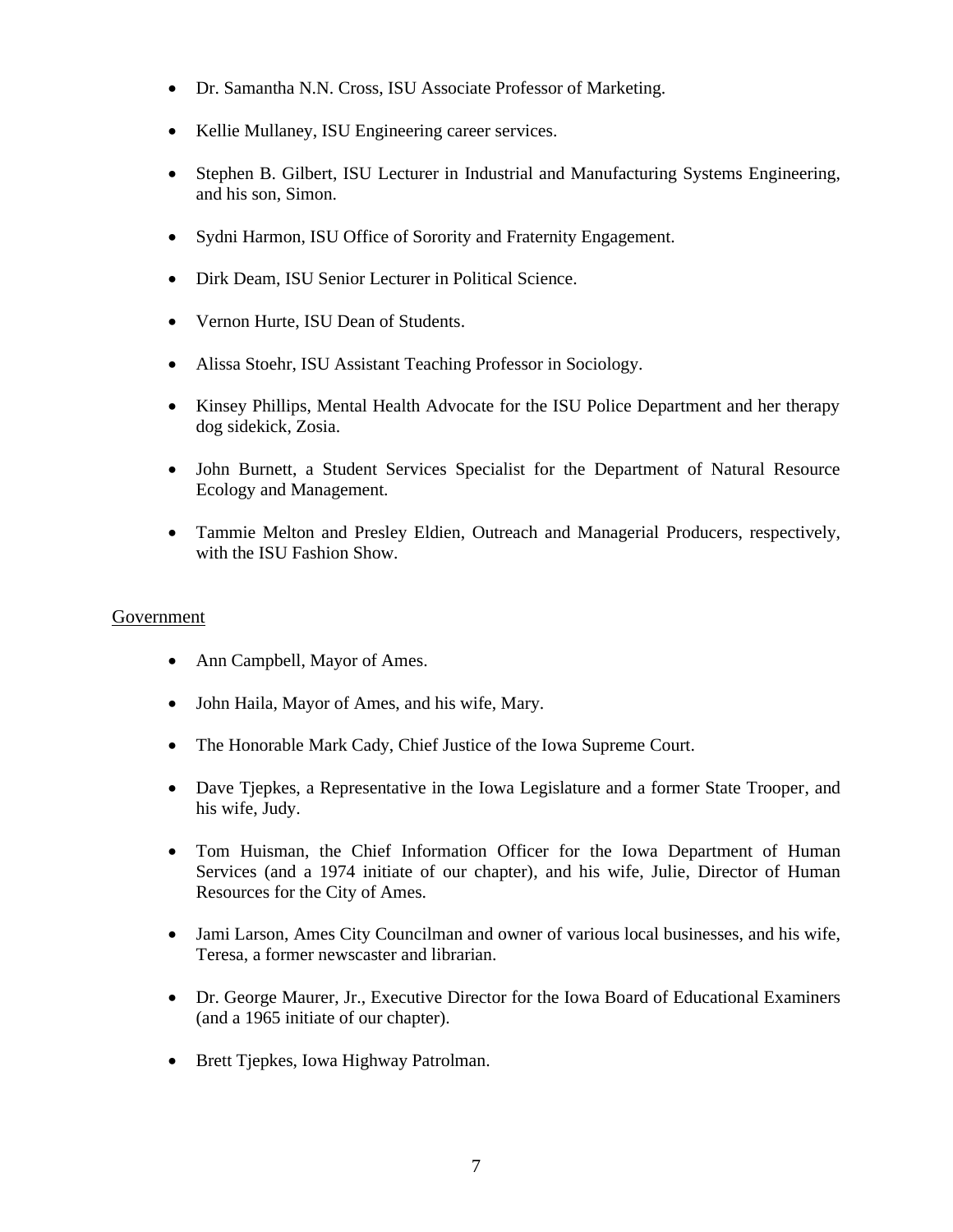- Arthur E. Gamble, District Court Judge and Chief Judge of Iowa's Fifth Judicial District (and a Phi Psi from the University of Iowa).
- John Baldwin, Director of the Iowa Department of Corrections.
- Dan Culhane, President/CEO of the Ames Chamber of Commerce and Economic Development Commission.
- Josh Thompson, Superintendent of Parks and Facilities for the City of Ames.
- Gloria Betcher, Adjunct Associate Professor in English and an Ames City Councilwoman.
- Brenda Dryer, Director of Workforce Solutions for the City of Ames.
- Nancy Brannaman, who has had a career with Iowa State Extension, large agribusiness, and the U.S. State Department (and whose father, Frank Barickman, was a 1948 initiate of our chapter).
- Rachel Junck, ISU student and member of the Ames City Council.

#### Business, Law, Medicine

- Elliott Smith, Executive Director of the Iowa Business Council (and a Phi Psi from the University of Iowa).
- Mark Easler, an underwriter for Nationwide Insurance in Des Moines (and a Phi Psi from the University of Iowa).
- Ron Barnes, Financial Advisor for Merrill Lynch in Des Moines (and a 1984 initiate of our chapter), and his daughter, Madison, who is performing in the traveling musical Billy Elliot.
- Jim Jorgensen, retired banker from State Center (and a 1959 initiate of our chapter).
- Lynn Johnson, retired CEO of Johnson Machine Works in Chariton (and a 1957 initiate of our chapter), and his wife, Nancy.
- Con Short (a 1956 initiate of our chapter) and his wife, Sandy. The Shorts operate the Maid-Rite Restaurant in Marshalltown; they provided Maid-Rites for dinner the night they were here.
- Gary Thompson, an ISU All-American in basketball and baseball, and his wife, Janet. The Thompsons operate several convenience stores in Ames.
- David Benson, Ames attorney (and a 1970 initiate of our chapter).
- Dr. Tom Stark, an Ames orthodontist, and his wife, Cindy.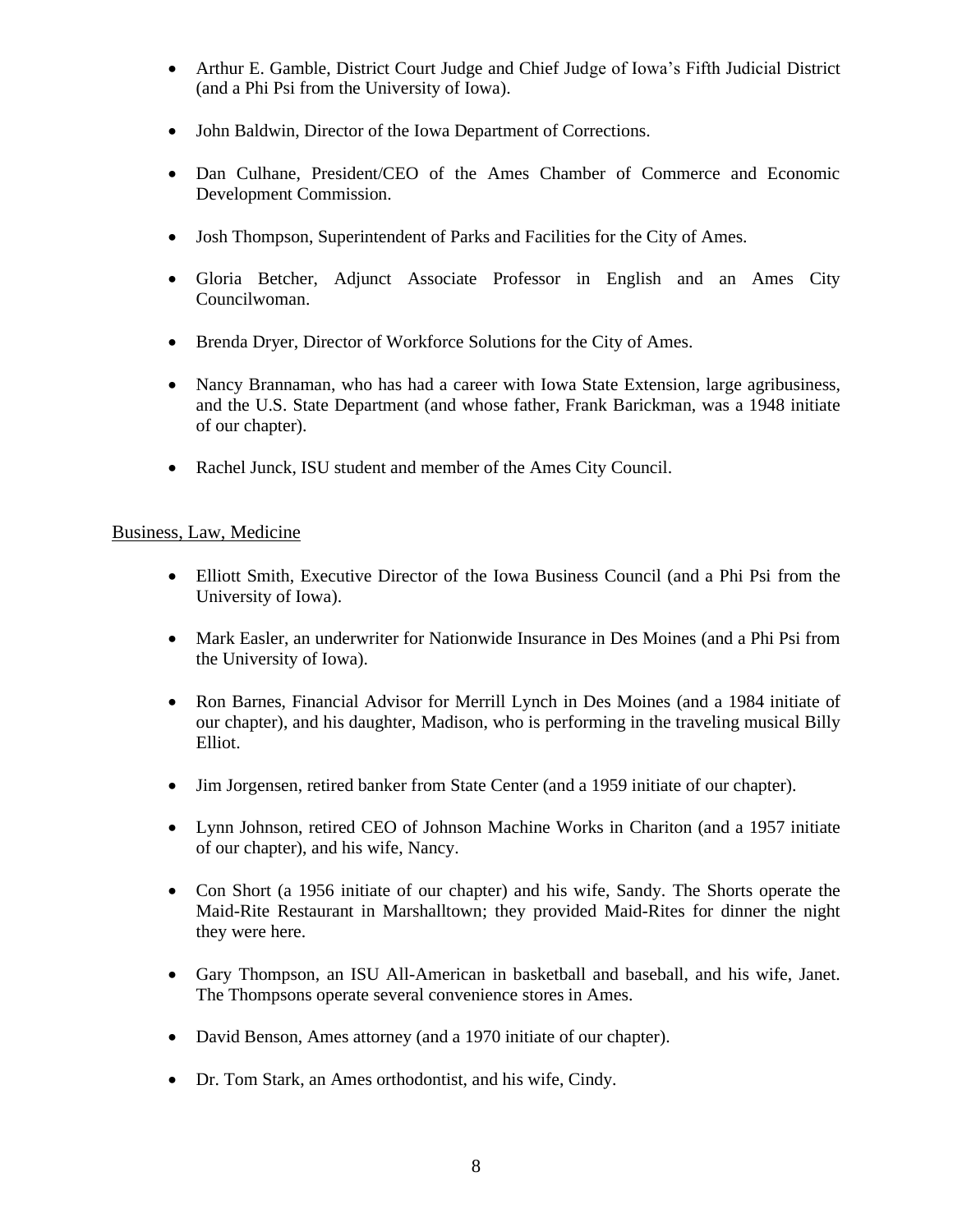- Doug Pyle, an Ames CPA, and his wife, Jo Ellen.
- Randy Minear (a 1976 initiate of our chapter), Bob Dove, and Bob Lagneaux, the principals from Terrus Real Estate Group in Des Moines who served as construction manager for our chapter house renovation.
- Tom Marsden, a consultant with Quality Resource Group in Des Moines (and a 1970 initiate of our chapter).
- Lon Friesth, a Financial Advisor with Thrivent Financial in Des Moines (and a 1971 initiate of our chapter).
- Ross Stafford, an engineer for the City of Des Moines (and a 1970 initiate of our chapter).
- Marcus Dunn, a chiropractor in Des Moines (and a Phi Psi from West Virginia).
- Phil Stoval, a major organizer for Boys State held each June at Camp Dodge in Des Moines and a former IRS estate and gift tax auditor, and his wife, Naomi, former Executive Director for the Iowa Library Association.
- John Martens, an Ames criminal defense lawyer, and his wife, Linda, the Coordinator of Gifted Programming for the Ames Community Schools.
- Dr. John Shierhotz, an Ames Radiologist, and his wife, Suzy, a local volunteer extraordinaire.
- Dr. Chuck Jons, a retire otolaryngologist (and a Phi Psi from Iowa), and his wife, Carolyn, who is heavily involved with early childhood literacy in Ames.
- Steve Goodhue, president of First American Bank, Ames, and his wife, Tami, marketing representative for a local construction company.
- Brett McIntyre, meteorologist with WHO TV in Des Moines.
- Dan Stewart, lead project manager for Teksystems (and a 1990 initiate of our chapter) and his co-worker, Robbie Anderson.
- Tony Dickinson, Vice-President of Marketing, Wells Fargo; Des Moines area finalist for Young Professional of the Year; Director, Central Iowa Boys and Girls Club.
- Jay Blyth, attorney with the Nyemaster Law Firm in Des Moines (and a 1974 initiate of our chapter).
- Steve Heideman, principal with Heideman Financial Services in Des Moines (and a 1974 initiate of our chapter).
- Dave Tucker, Director of Product Development for Workiva in Ames, and his wife, Susan.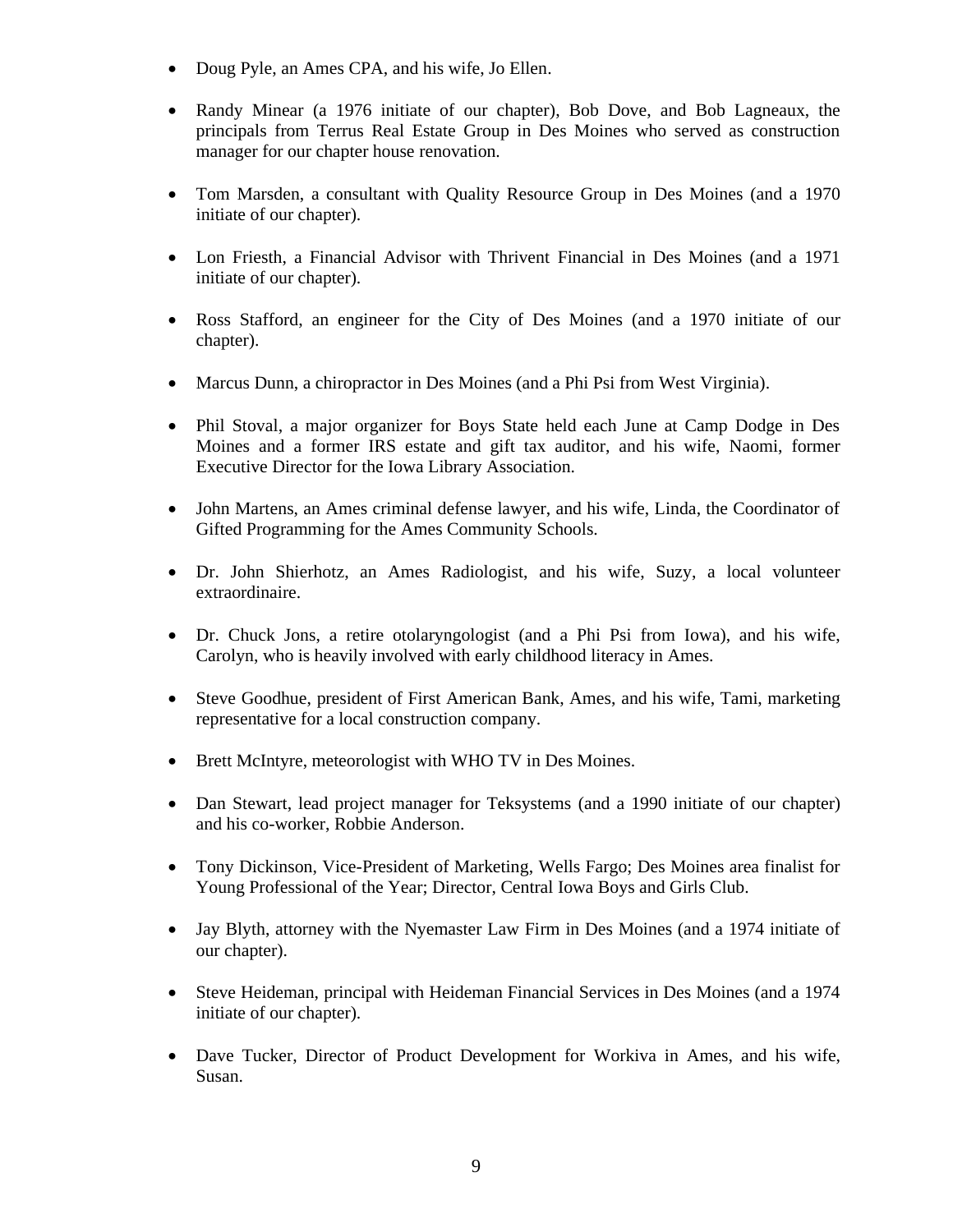- Matthew Good, a manager of the Ames office of Kingland Systems Corporation.
- Doug Fuller, a Des Moines CPA (and a 1974 initiate of our chapter).
- Bob Harding, a Des Moines cartographer (and a 1974 initiate of our chapter).
- Brand Newland, Vice President of Business Development for OutcomesMTM in West Des Moines (and a Phi Psi from the University of Iowa).
- Doug Reichardt, CEO Emeritus of national insurance brokerage Homes Murphy, former Iowa Hawkeyes quarterback (and a Phi Psi from the University of Iowa).
- Brandon Otto, computer software engineer for Dupont Pioneer in Johnston (and a 2009) initiate of our chapter).
- Dr. Jon Fleming, retired gastroenterologist at McFarland Clinic in Ames and Theta Chi Chapter Advisor.
- Michael Gilhooly, retired banker (and a 1978 initiate of our chapter).
- Travis Ziemke, Media Manager for Trilix in Des Moines (and a 2009 initiate of our chapter).
- Josh Redmond, Senior Fund Accountant for Principal Financial in Des Moines (and a 2009 initiate of our chapter).
- Shawn Smith, an Ames attorney.
- Toni Muhlbauer, Recruiter, and Allison Walters, Talent Acquisition Coordinator, for Workiva, a cloud-based software company headquartered in Ames.
- Liz and Ryan Jeffrey, proprietors of the Ames Campustown business Arcadia Café.
- Jake Knott, Account Manager with Yellow Dog Networks, a technology company specializing in selling and implementing a company's network infrastructure (and a former ISU football standout and NFL player).
- Lance Stahl, Account Manager with Brocade, a technology company specializing in data and networking storage products (and a 1987 initiate of our chapter).
- Scott Siepker, better known as "Iowa Nice" (see [http://www.scottsiepker.com](http://www.scottsiepker.com/) if that rings no clue) and his fiancé Jordan Shipley, a professional hair colorist.
- Mike Draper, proprietor of the offbeat Des Moines tee-shirt shop, Raygun.
- Jason Paull, who works in data analytics for Wells Fargo (and a 2007 initiate of our chapter), along with his wife, Emily, and daughter, Eleanor.
- Clay Gurganus, an Ames woodworker who is blind.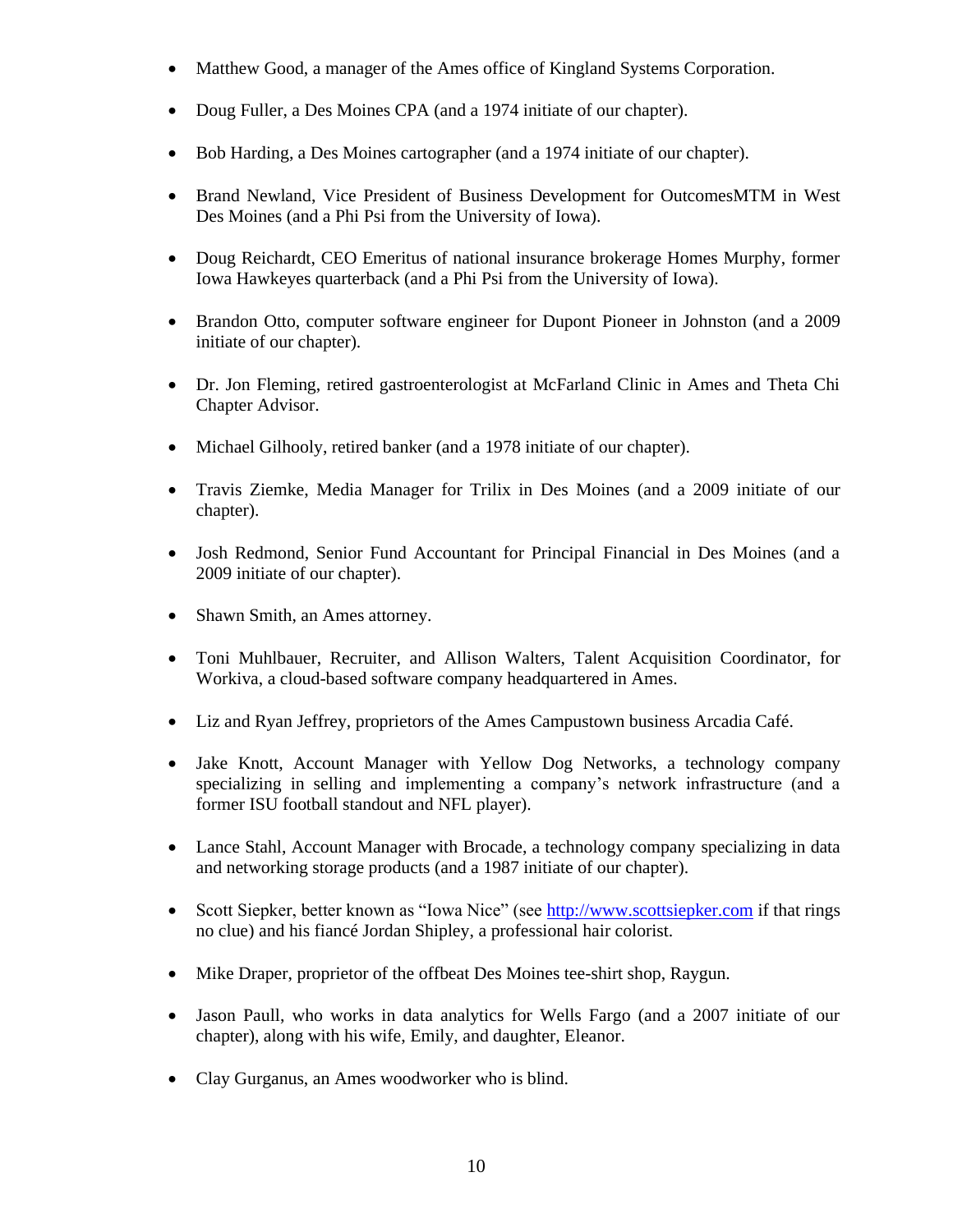- Jack Block, Sales Manager for Grassland Beef, a company focused on high quality grass fed beef (and a 1974 initiate of our chapter).
- Bill Malone, ISU Lecturer in the Business College and proprietor of Ames coffee shop, Café Diem.
- Cliff Smith, a former venture capitalist who is currently the CEO of Global Vet Link, a national leader in digital animal records.
- Jolene O'Gorman, Dietitian at the West Ames Hy-Vee.
- Miles Moore, Wealth Management Advisor and Retirement Plan Specialist for Northwestern Mutual Denver (and a 1980 initiate of our chapter).
- Doug DeBolt, Business Development Manager with engineering firm Veenstra & Kimm in Des Moines (and a 1979 initiate of our chapter).

### Non-Profit and Other

- Jim Hallihan, Executive Director of the Iowa Sports Foundation which sponsors, among other things, the Iowa Games.
- Keegan Kautzky, Director of National Education Programs for the World Food Prize Foundation.
- Rob Dillard, correspondent for Iowa Public Radio.
- Lynn Krantz, whose grandfather was one of the founders of our chapter in 1913.
- Kurt Brocker, Executive Director of the American Red Cross, Story County Chapter.
- David Orth, Coordinator of Special Olympics Iowa, and his wife, Bonnie, an Ames physician.
- Johnny Willis, Director of Operations for the Ames Boys and Girls Club, and his fiancé , Paige Mohr, a zookeeper at Blank Park Zoo in Des Moines.
- Dana and Becky Lathrop, Chairs of our chapter's Parents Association (and parents of initiates Eric and Kyle).
- Multicultural sorority Sigma Lambda Gamma.
- Reverend David McDonald, the Fraternity's Mystagogue who was the keynote speaker for our chapter's Centennial banquet in 2013 (and a Phi Psi from Beloit College, WI).
- Mike Wendel, Director of the Railroad Museum and History Center at the Boone and Scenic Valley Railroad in Boone, Iowa.
- Multicultural sorority Sigma Gamma Rho.